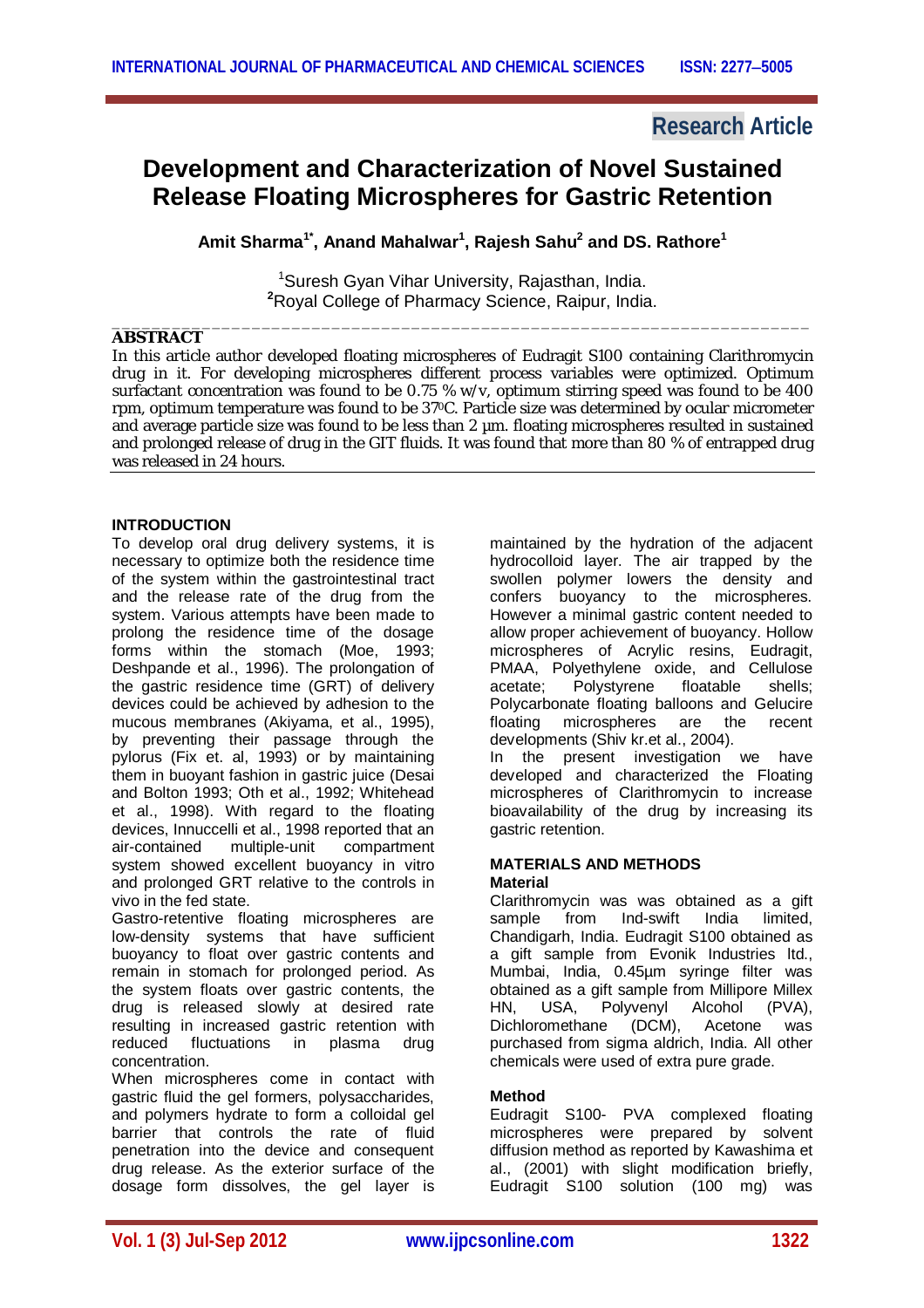dissolved in 8.0 ml of DCM, and 8.0 ml of acetone, drug solution (clarithromycin solution in acetone & DCM) was also added to it. An oil-in-water (o/w) emulsion was formed by injecting the polymer solution in 100 ml of polyvinyl alcohol (PVA). Then this solution is stirred at 350-400 rpm using a mechanical stirrer (Remi india) equipped with a blade propeller for 3-4 hrs. After complete removal of organic phase microspheres were collected by filtration, washed three times with distilled water and dried at room temperature for 24 hrs.

PVA solution was chosen as the external phase because ethanol/dichloromethane (DCM) mixture as an internal phase is not miscible with PVA solution and the Eudragit S100-PVA complex is not soluble in it. As the dispersed droplets of Eudragit S100 solution collided with those of PVA solution, they formed an interpolymer complex. The droplets of Eudragit S100/PVA complex gradually solidified and hardened as ethanol and DCM diffused out of the internal phase.

### **Particle size and size distribution**

Microspheres were studied microscopically for their size and size distribution using calibrated ocular micrometer. Least count of the ocular micrometer was calculated as 16.2 um. Around 100 particles from each formulation were seen and the observed data for each formulation are recorded.

# **Surface Morphology (SEM)**

The samples for SEM were prepared by lightly sprinkling the microspheres powder on a double adhesive tape, which was stuck on an aluminum stub. The stubs were then coated with gold to a thickness of about 300 Å using a sputter coater. All samples were examined under a scanning electron microscope (LEO 435 VP, Eindhoven, Netherland) at an acceleration voltage of 30 kV, and photomicrographs were taken.

# **Particle Morphology (TEM)**

Transmission electron microscope was used as a visualizing aid for particle morphology. The sample (10µL) was placed on the grids and allowed to stand at room temperature for 90 sec. Excess of fluid was removed by touching the edge with filter paper. Samples were examined after negative staining with phosphotungstanic acid under a transmission electron microscope (Philips Morgangni 268, Eindhoven, Netherland) at an acceleration voltage of 20 kV and images were taken.

### **Drug content**

100 mg of microspheres was dispersed in 100 mL of PBS (pH 7.4) and shaken vigorously for 10 min. and supernatant was kept aside. Similarly, the sediment was again treated in the same manner and second supernatant<br>was mixed with first supernatant. The was mixed with first supernatant. microspheres obtained after two washings were dissolved in 20 mL of PBS (pH 7.4) for 2 hrs and was centrifuged at 3000 rpm for  $5$  min. The solution was then filtered through 0.45µm syringe filter (Millipore Millex HN, USA) and the filtrate was assayed for clarithromycin spectrophotometrically. The percent drug entrapped was calculated and reported.

#### **In vitro drug release study in simulated gastrointestinal fluids of different pH**

All formulations of microspheres were evaluated for the in vitro drug release study. The dissolution test of clarithromycin microspheres was carried out by the paddle type dissolution apparatus specified in USP XXIII.

50 mg of clarithromycin loaded microspheres was weighed accurately and gently spread over the surface of 500 mL of dissolution medium. The content was rotated at 100 rpm and thermostatically controlled at  $37\pm0.5^{\circ}$ C. Perfect sink condition was prevailed during the drug dissolution. The release was tested in dissolution medium of pH 1.2 and pH 7.4 phosphate buffer solutions. An aliquot of the release medium was withdrawn at<br>predetermined time intervals and an time intervals and an equivalent amount of fresh medium was added to the release medium. The collected samples were filtered through 0.45µm-syringe filter<br>(Millipore millex HN) and analyzed (Millipore millex HN) and analyzed spectrophotometrically. Drug release profiles were observed and recorded.

### **RESULTS AND DISCUSSION**

It was also observed that Eudragit S100 and PVA aggregated and precipitated out in ethanol-DCM mixture in a relatively short period of time, resulting in the formation of a PVA/Eudragit S100 interpolymer complex, suggesting that the intensity of hydrogen bonding between Eudragit S100 and PVA is quite strong. It was believed that this strong complexation could be utilized to prepare floating microspheres.

The effect of formulation variables e.g. drug concentration, solvent ratio of internal phase (ethanol/DCM), surfactant concentration and process variables e.g. stirring speed and temperature were studied in order to optimize the formulation. The results suggested that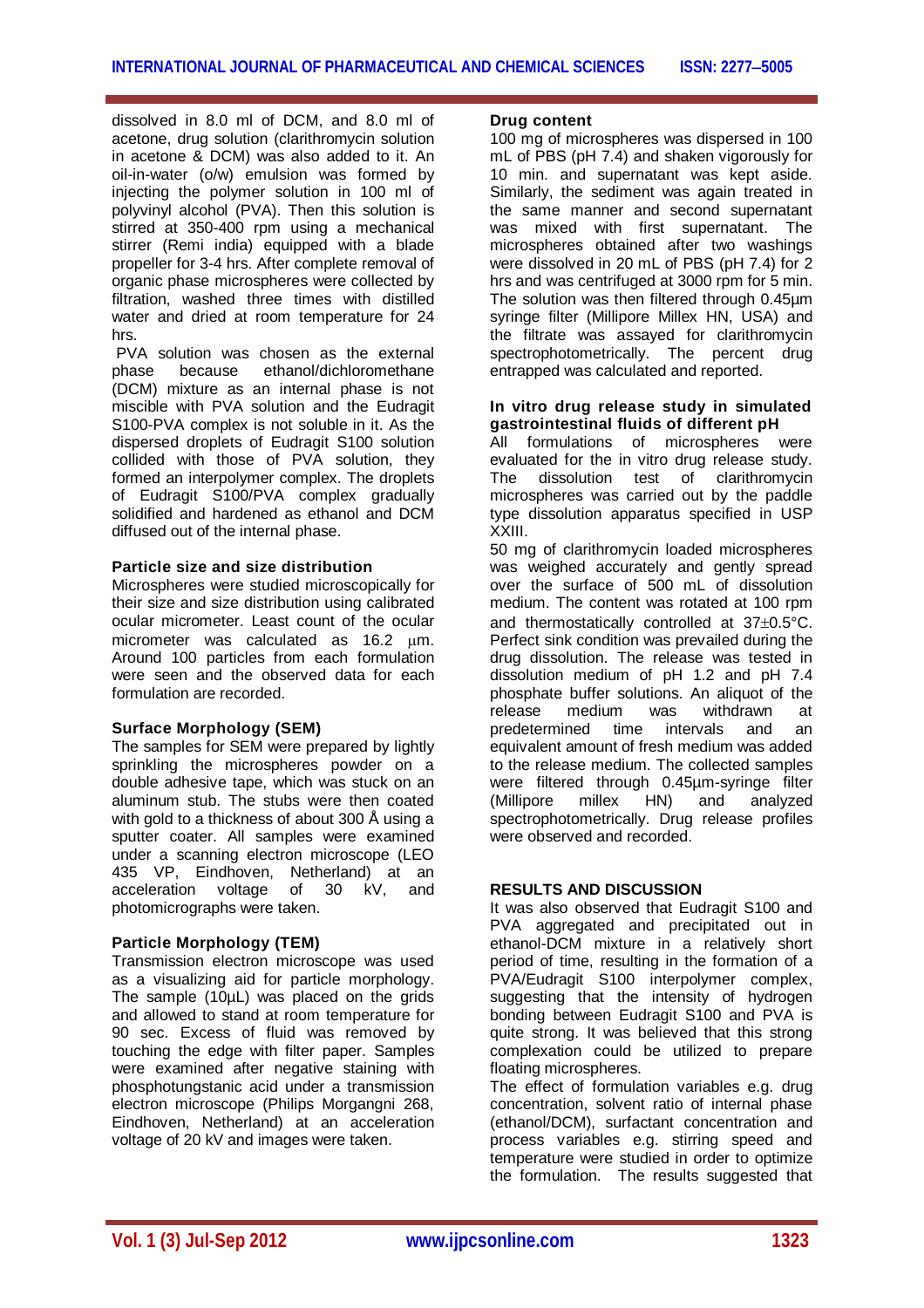(Table No 1, Fig No. 1) these variables influence the shape, size and size distribution, total drug loading efficiency and in vitro drug release. Hence these parameters were optimized to prepare microspheres of small size with narrow size distribution, good drug loading efficiency.

During optimization of drug concentration the optimal concentration of drug was found to be 80 % in respect to the polymer weight. When the concentration of drug increases the matrix of polymer might has been fully saturated that's why the additional drug was leached out from the matrix.

Effect of polymer concentration was found to influence the particle size and entrapment efficiency. The polymer concentration was found to be optimal in the 100 mg % of drug weight. The highest entrapment was found in 100% of drug weight. The lower polymer concentration resulted in low entrapment efficiency and exceeding the polymer concentration above 100 mg further reduced the entrapment efficiency from 78.33% to 73.29%. The reason behind this might be that increase in polymer concentration increases matrix density and thus all drug moieties was encapsulated and thus the entrapment efficiency was low due to increase of matrix density.

The surfactant concentration was optimized on the basis of particle size and entrapment efficiency of microspheres. In case of 0.50 % w/v surfactant concentration, the particle size was slightly more than that of 0.75 % w/v. The reason behind this is that 0.50% w/v surfactant concentration was not sufficient to reduce the surface charge so that the particles were aggregated and resulted in increase in particle size, where as the entrapment efficiency was

found high might be because increase in particle size resulting increase in entrapment efficiency of drug into the increased matrix. Whereas above the 0.75% concentration of surfactant it results in reduction in drug loading due to increase in surface charge by the surfactants it makes the particles smaller and thus matrix was unavailable to get entrapped.

Stirring speed was optimized to get optimum particle size and percent drug entrapment. The results confirmed that stirring speed of 400 rpm results in good particle size and better entrapment efficiency. The drug entrapment was found low when stirring speed was 300 which may be due to, reduction in shearing stress. This resulted in increase in leaching of drug from matrix cavity to external phase and thus entrapment efficiency was low.

The surface and particle morphology (SEM) (TEM) confirmed the shape and size of microspheres, the particle size was found to be less than 200µm as shown in Fig. 3 & 4. Similarly surface morphology was found be plain and spherical.

The in vitro drug release study performed in all pH, confirmed that floating microspheres resulted in sustained and prolonged release of drug in the GIT fluids. It was found that more than 80 % of entrapped drug was released in 24 hours (Fig. No. 4).

The microscopic examination of microspheres revealed that the mean diameter of Eudragit S100-PVA complexed microspheres varied from 121.24m to 143.24m on varying the concentration of all variables. Total drug loading efficiency varied from 67.76 to 79.22%. Thus it may be concluded that the prepared microspheres were of spherical shape with good entrapment efficiency.

| <b>S. No.</b>         | <b>Optimizing parameter</b> | Optimized parameter code |
|-----------------------|-----------------------------|--------------------------|
|                       | Drug concentration          | $80\%$ w/v               |
| $\mathcal{P}_{\cdot}$ | Polymer concentration       | 100 % w/v                |
| 3.                    | Surfactant concentration    | $0.75 \%$ W/v            |
|                       | Stirring speed              | 400rpm                   |
|                       | Temperature                 | $370^{\circ}$            |

# **Table 1: Optimized formulation on the basis of Formulation & process variables**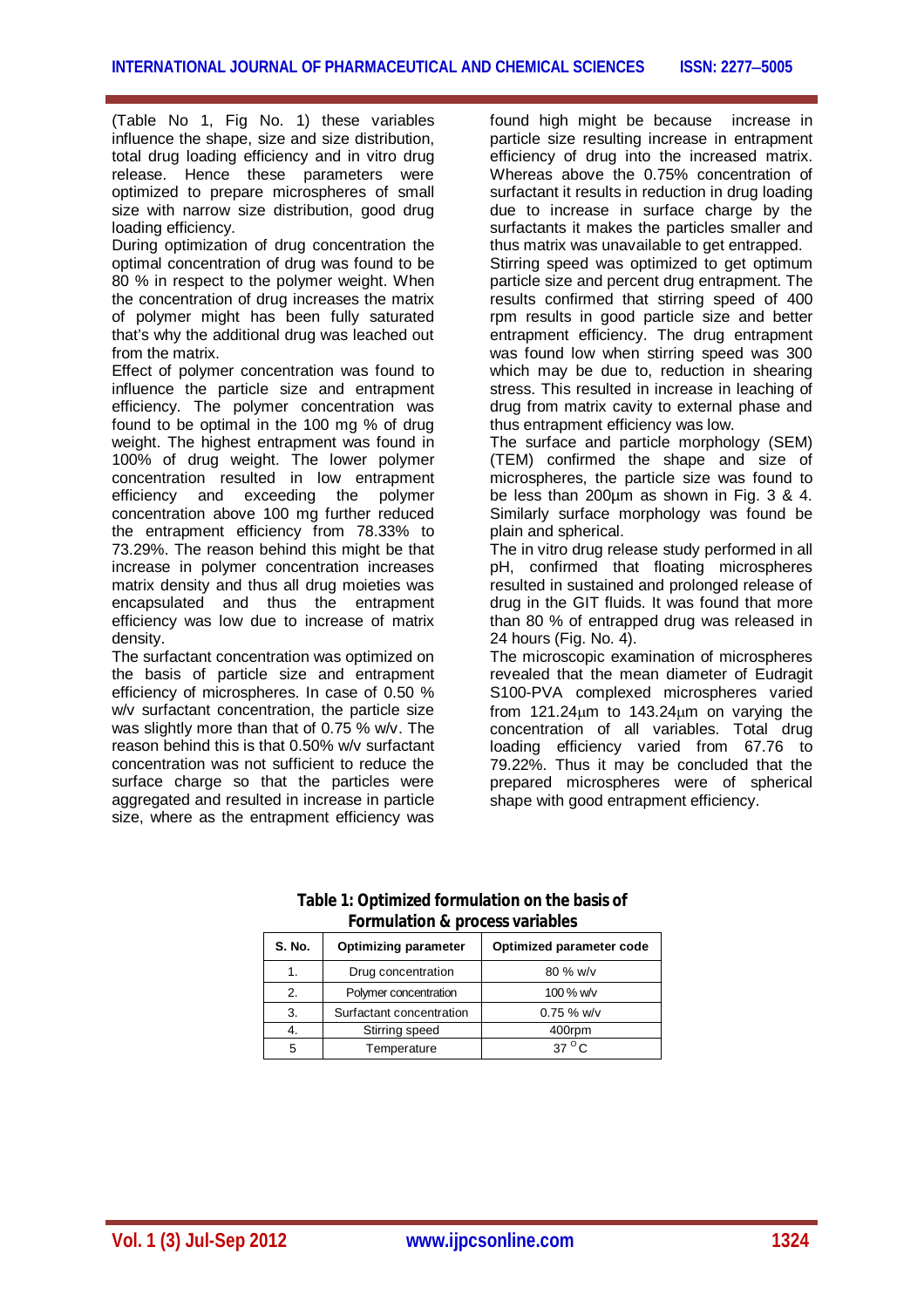

Effect of Clarithromycin concentration (% of polymer weight) on particle size and clarithromycin loading of microspheres



Effect of surfactant concentration on particle size and clarithromycin loading of microspheres



Effect of polymer ratio on particle size and clarithromycin loading of microspheres



Effect of stirring speed on particle size and clarithromycin<br>loading of microspheres



loading of microspheres

**Fig. 1: Different process variables for optimizing the formulation**



**Fig. 2: TEM photomicrograph of floating microspheres**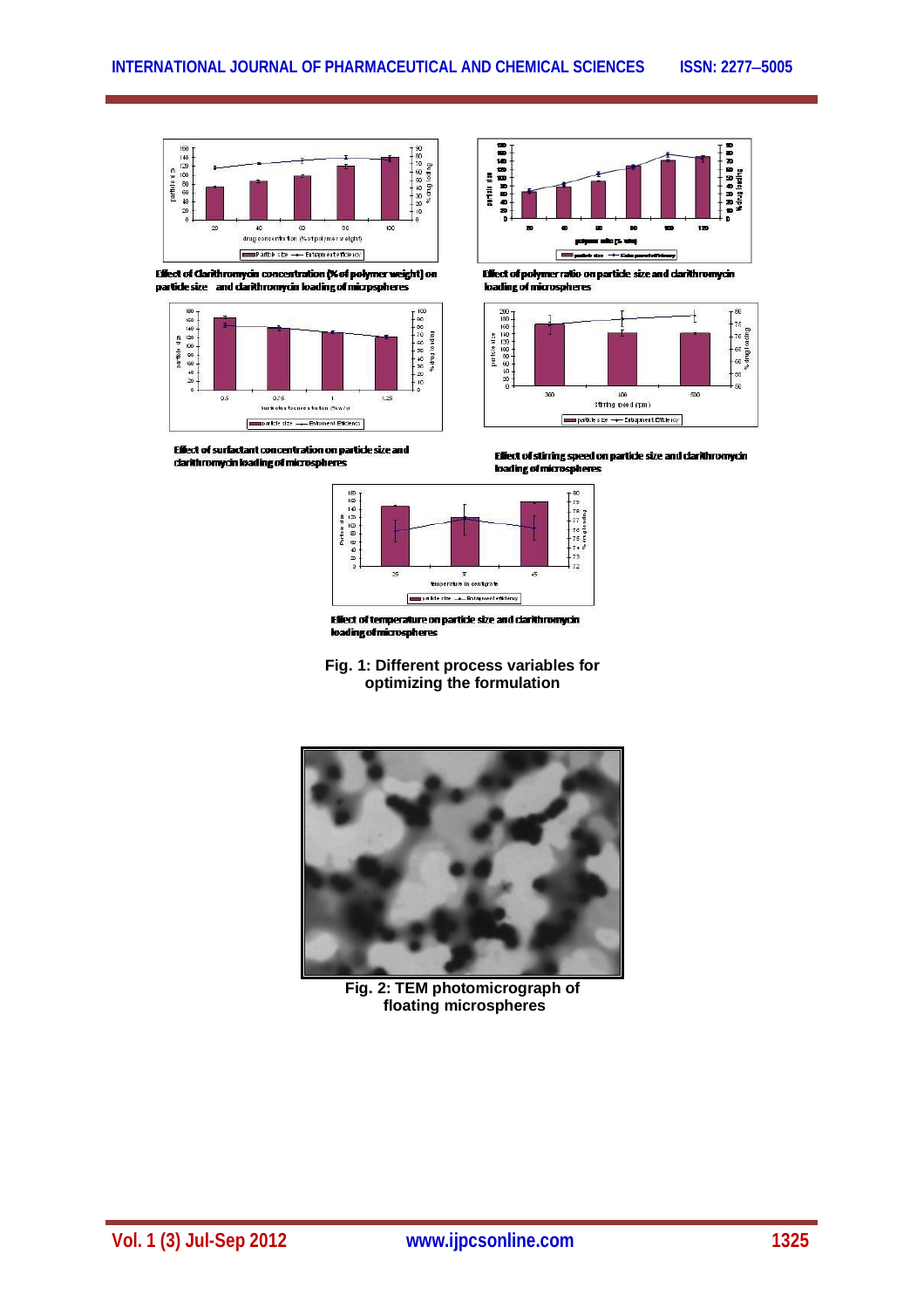

**Fig. 3: SEM photomicrograph of floating microspheres**



**n=3; SD Fig. 4: Cumulative % clarithromycin release from PVA-Eudragit S100 microspheres at pH 7.4**

### **CONCLUSION**

It is suggested that the work should further be elaborated in the field of targeted drug delivery systems like, binding of molecules (ligands) to the microspheres surface, which have to exhibit the ability to recognize cell surface structure such as, lectin, adhesion invasins, antibodies or sugars, which may offer site specific drug delivery. Further in vivo bacterial clearance and their study with infected animal model also recommended for the future work.

### **ACKNOWLEDGEMENTS**

Mr. Amit Sharma acknowledges Suresh Gyan Vihar University, Jaipur, Rajasthan for proving facilities to conduct the work. Author also wants to thanks AIIMS for providing SEM & TEM facility.

# **REFERENCES**

- 1. Moe¨s AJ. Gastroretentive dosage forms. Crit Rev Ther Drug Carrier Syst. 1993;10:143–195.
- 2. Deshpande AA, Rhodes CT, Shah NH and Malick AW. Controlled release drug delivery systems for prolonged

gastric residence: an overview. Drug Dev Ind Pharm. 1996;22:531–539.

- 3. Akiyama Y, Nagahara N, Kashihara T, Hirai S and Toguchi H. In vitro and in vivo evaluation of mucoadhesive microspheres prepared for the gastrointestinal tract using polyglycerol esters of fatty acids and a poly (acrylic acid) derivative. Pharm Res. 1995;12:397–405.
- 4. Fix JA, Cargill R and Engle K. Controlled gastric emptying. Part 3. Gastric residence time of a nondisintegrating geometric shape in human volunteers. Pharm. Res. 1993;10:1087–1089.
- 5. Desai S and Bolton S. A floating controlled-release drug delivery system: in vitro-in vivo evaluation. Pharm Res. 1993;10:1321–1325.
- 6. Oth M, Franz M, Timmermans J and Moe¨s A. The bilayer floating capsule: a stomach-dried drug delivery system<br>for misoprostol. Pharm Res. for misoprostol. Pharm Res. 1992;9:298–302.